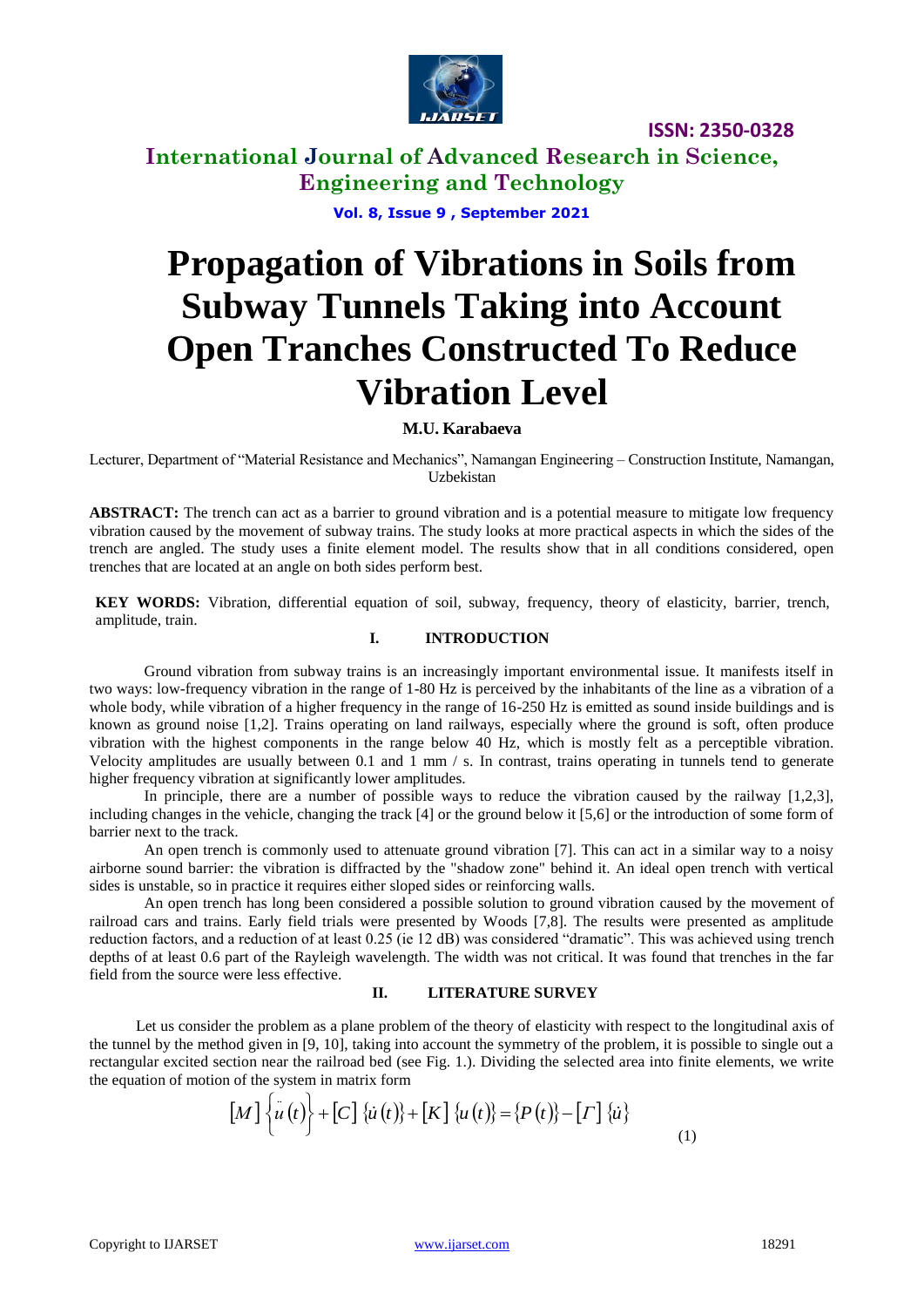

# **International Journal of Advanced Research in Science, Engineering and Technology**

### **Vol. 8, Issue 9 , September 2021**

In this place:  $[M]$ ,  $[C]$   $\mu$   $[K]$  -mass, damper and virginity matrices of the system, respectively,  $\{u(t)\}\$ ,  $\{P(t)\}\$ -vectors of node displacement and impact forces,  $\Gamma$ . matrix that takes into account the viscosity of the boundaries, simulating the radiation of elastic waves at the boundary, i.e. [11].

$$
\begin{cases}\n\Gamma(i-1,i-1) \\
\Gamma(i,i)\n\end{cases} = \begin{cases}\nV_P \\
V_S\n\end{cases} b \Delta l_i \rho_i
$$
\n(2)

In this place: b - thickness of the element;  $\Delta l_i$  - average element size around the i-th boundary point;  $\rho_i$ -the density of the material around the i-th boundary point.



**Fig. 1. Design schemes considered for trenches with inclined sides**

With harmonic load with circular frequency  $\omega$ 

$$
[P(t)] = \{P\}e^{i\omega t}
$$

the reaction of the system will be as follows

$$
\{\dot{u}(t)\} = \{\overline{u}\}e^{i\omega t}, \quad \{\dot{u}(t)\} = t\omega\{\overline{u}\}e^{i\omega t}, \quad \{\ddot{u}(t)\} = -\omega^2\{\overline{u}\}e^{i\omega t}, \tag{4}
$$

those, the system also oscillates with the angular frequency  $\omega$ , where  $\{\overline{u}\}$ -vector of constant complex amplitudes of the system's displacement.

After substitution of (3) and (4) in (1), the equation of motion of the system becomes independent of time and takes the form of a system of complex algebraic equations

$$
\left[\overline{K}\right]\!\!\left\{\overline{u}\right\} = \left\{\overline{P}\right\},\tag{5}
$$

In thisplace:  $|K|$  – modified complex stiffness matrix determined by the formula.  $|\overline{K}| = [K] + i\omega([C] + [T]) - \omega^2[M]$ (6)

It is known that  $\omega = 2\pi f$  (f - the vibration frequency).

With the correct numbering of nodes and elements, the matrix formed using the well-known procedure of O. Zenkevich will have a strip-like form, since the matrices of masses, stiffness and damping of the system are symmetrical, strip-like.

(3)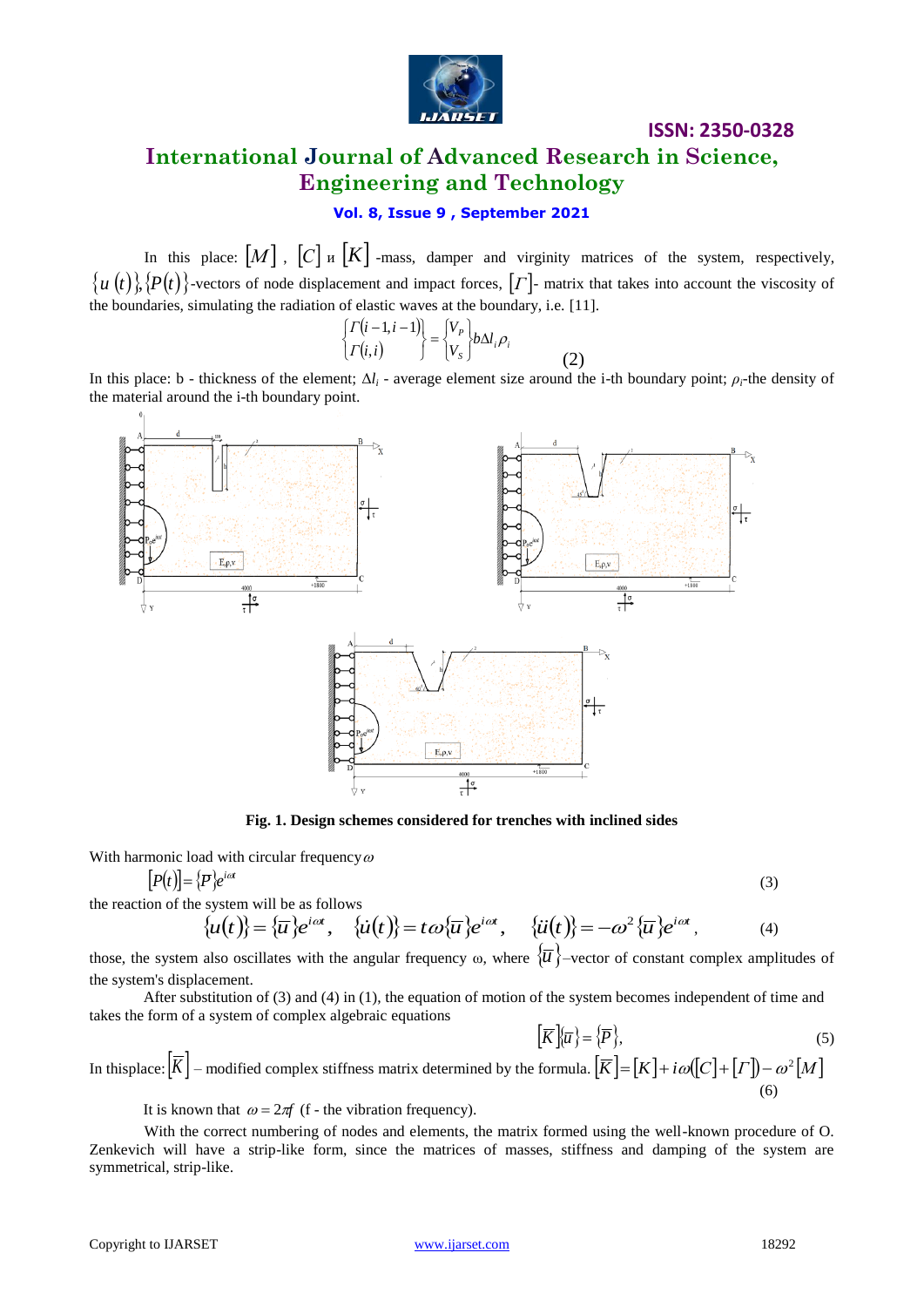

### **International Journal of Advanced Research in Science, Engineering and Technology**

### **Vol. 8, Issue 9 , September 2021**

Owing to the possibility of using a complex variable in the FORTRAN translation language, the solution of equation (5) is performed without the procedure of dividing it into real and imaginary parts. After solving equation (5) by the Gaussian elimination method, the complex vector of constant amplitudes of the system is determined

$$
\left[\pi\right] = \left\{\pi_1, \pi_2, \pi_3, \dots, \pi_N\right\}.\tag{7}
$$

Here N- the number of degrees of freedom of the discretized region (ABCD). The actual oscillation vector is determined by the formula

$$
\{u(t)\} = \text{Re}\{\overline{u}\}e^{i\omega t} \text{ or } \{u(t)\} = \text{Re}\{\overline{u}\}\cos \omega t - \text{Im}\{\overline{u}\}\sin \omega t \; .
$$

The algorithm and the program of calculations were verified by solving known problems and comparing the result with the experimental data given in [11].

#### **III. RESULTS**

Suppose that a trench 1m wide and 7m deep is dug at a distance of 8m from the metro (Fig. 1). The first is a rectangular trench (vertical) as above. This compares to a trench on both sides tilted at a  $45^\circ$  angle; and a trench on both sides, inclined at an angle of  $60^0$ . Their effectiveness is compared in Figure 2-4. The differences between the results for different trench cases can be considered quite small. These results indicate that for most situations, a sloped trench can be used instead of a rectangular trench to achieve similar results. The plots obtained taking into account these trenches are shown in Fig. 2-4.

For comparison, the changes in the amplitude modulus on the soil surface are given by dashed lines obtained taking into account the trench on both sides by  $45^{\circ}$ ,  $60^{\circ}$  and  $90^{\circ}$ , and by continuous lines without taking into account trenches.



**Fig. 2. Influence of the trench on both sides 45<sup>0</sup> on the envelope of the vibration amplitudes of the points of the soil surface at f = 45Hz.**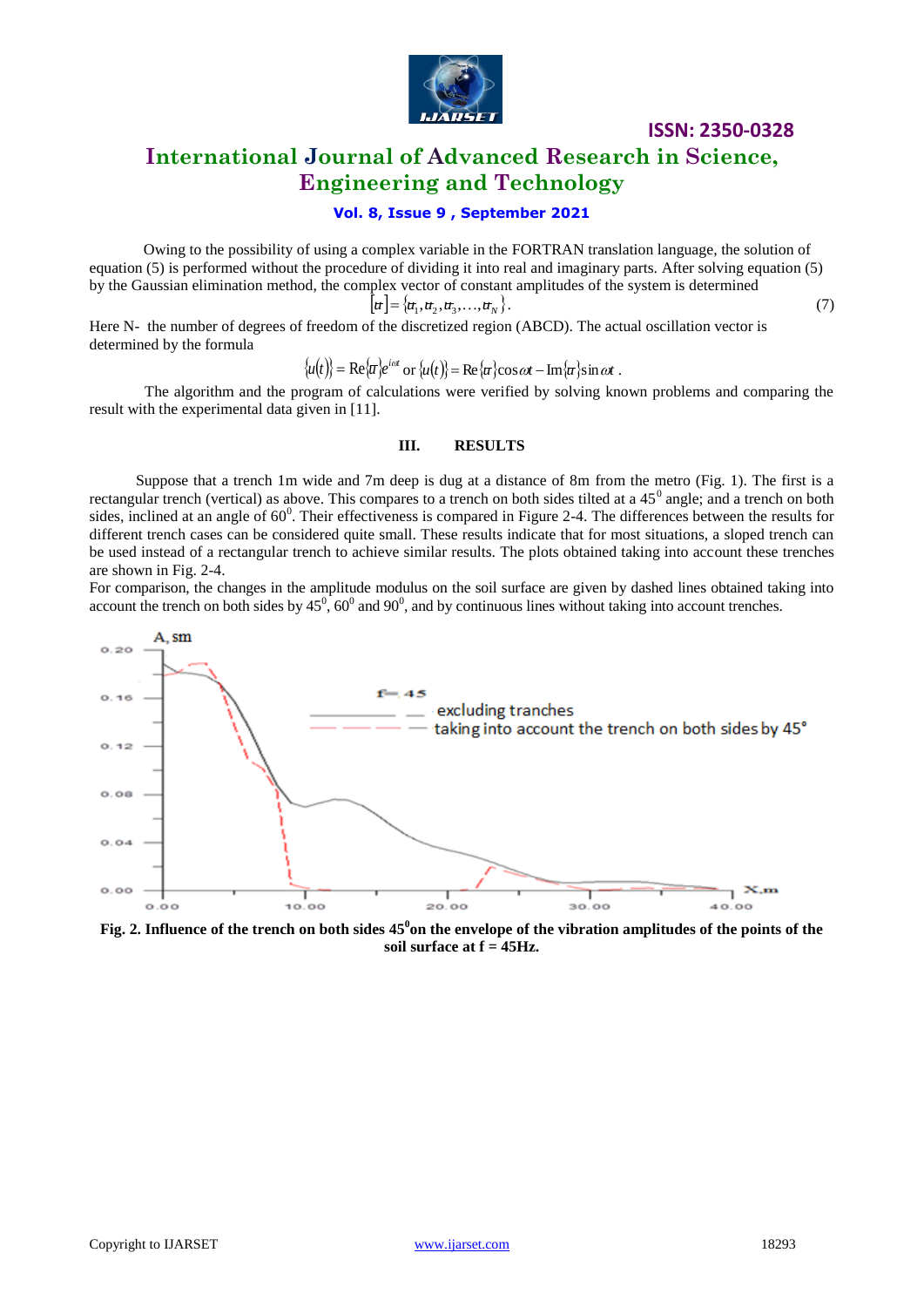

# **International Journal of Advanced Research in Science, Engineering and Technology**

**ISSN: 2350-0328**

**Vol. 8, Issue 9 , September 2021**



**Fig. 3. Influence of the trench on both sides 60<sup>0</sup> on the envelope of the vibration amplitudes of the points of the ground surface at f = 45Hz.**



**Fig. 4. The influence of the trench on both sides of the 90<sup>0</sup> on the envelope of the vibration amplitudes of the points of the ground surface at f = 45Hz.**

In fig. 2 shows the change in the envelope amplitudes at the free boundary along the coordinate at a frequency, in the case when the trench is inclined at an angle of  $45^{\circ}$  on both sides. The trench is located 8 m from the axis of the tunnel. In front of the trenches, there is no increase in amplitude in relative to the amplitude obtained without taking into account the trench. At a distance of 10 m from the tunnel, and behind the trench, the amplitude decreases by 96.6%. At a distance of 20 m from the tunnel, the amplitude is halved. At a distance of 30 m from the tunnel, the amplitude of vibration waves becomes lower than 89%.

At this frequency, when the trench on both sides, inclined at an angle of  $60^{\circ}$  (Fig. 3), after passing the obstacle at a distance of 10 m, the amplitude of vibration waves decays 98.7% faster, and at a distance of 20 m - 72%, at a distance of 30 m the difference is 53%.

Figure 4 shows the results when the trench is tilted on both sides at an angle of  $90^\circ$ . In front of the trench, the amplitude increases due to reflection from the wall of the slot. And behind the trench, the amplitude decreases by 25%.